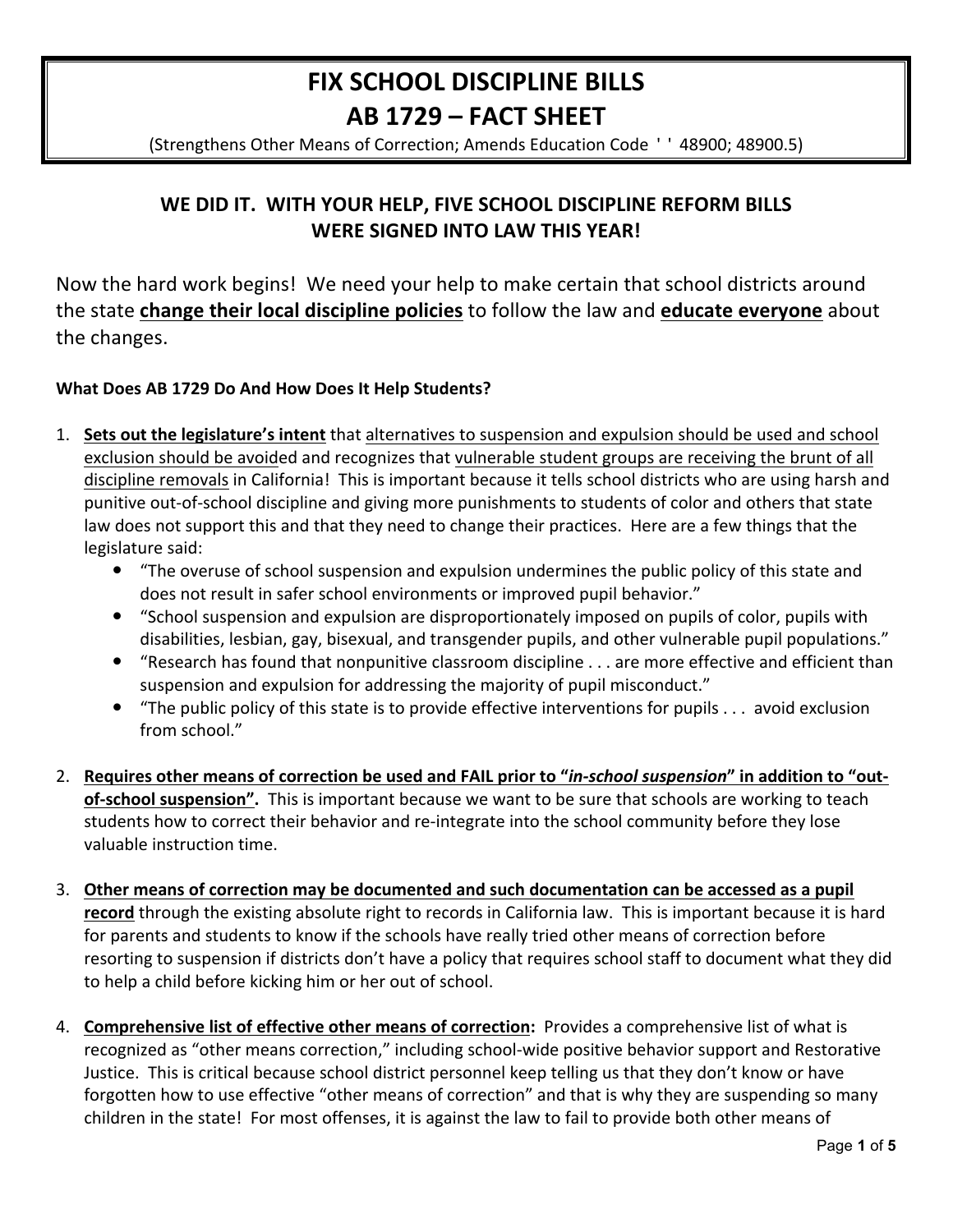correction to students and evidence that those alternatives did not work before suspending a child. No **more excuses!** The law now sets out a clear list of things that schools can and should put in place to help their students and provides guidance regarding the most effective methods out there. Send school districts to FixSchoolDiscipline.org so they can learn more about the best practices in the state and how other school leaders are successfully implementing them!

5. Narrows the circumstances under which students may be suspended for a first offense: Under AB 1729, for the first time, other means of correction must have failed prior to suspension in cases where a student's presence threatens to disrupt instructional process or causes a danger to property. In California, we know that one of the most common reasons a student is given an out-of-school suspension is because of alleged disruption or defiance. This important change means that schools must now have a system in place to help the student with behavior issues and find other alternatives before resorting to the quick trigger of out-of- school suspension.

At the end of this fact sheet, you can find the exact text of AB 1729. The bill goes into effect on January 1, 2013!

### How can you help make certain your school district follows the new law?

California law is clear: school board rules and policies governing discipline must be consistent with law and parents have a right to be informed in advance about discipline rules and procedures. Educ. Code §§ 35291; 51101. When they develop new rules and procedures, schools must get input and participation from a parent representative. Educ. Code§ 35291.5.

When the new law takes effect on January 1, 2013, you can help make certain your school district is following it by:

- **1.** Requesting a copy of the district's policies, rules, and procedure governing discipline.
	- Where can you find them?
		- Parent/student handbook
		- School district's website
- 2. **Checking:** Do they include the new laws?
- 3. Advocating for the school district and your local school to change the policies and to educate all school personnel, parents, and students!
- 4. **Meet with the Superintendent (and/or principal)** and request that your school board members hold a hearing on the changes and update discipline policies. Bring other parents, students and community members who care about fixing school discipline.
- 5. **Report any problems:** If you see that students' rights are being violated or a school district refuses to follow the law, go to FixSchoolDiscipline.org and click on "I Need Help" to report any problems you see.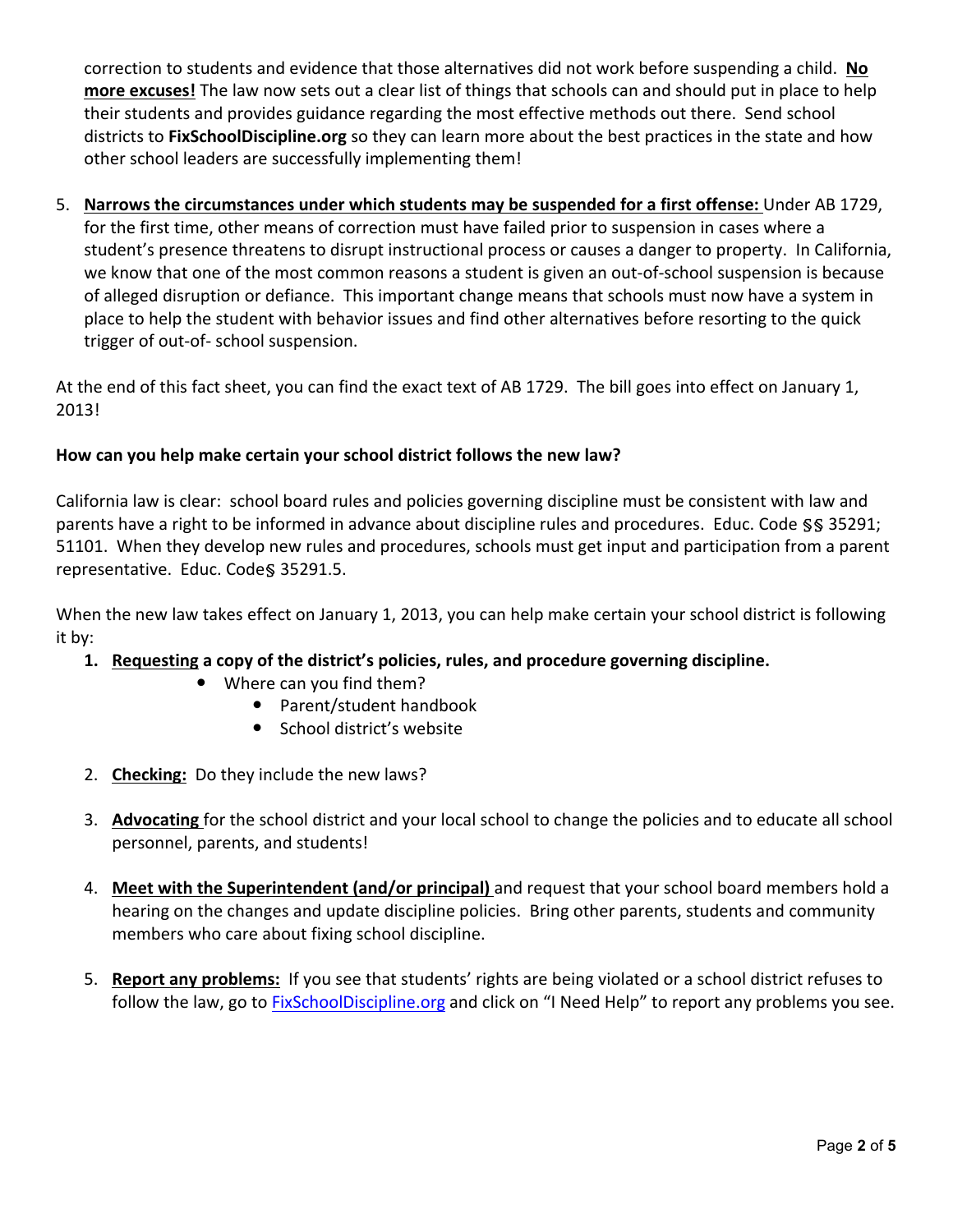#### **What can I do to help?**

With support from the new law, you can advocate for the District to:

- Adopt an "other means of correction" district-wide policy that focuses on school-wide strategies in the new law, like Restorative Justice and School-Wide Positive Behavior Interventions and Supports. Make certain the other means of correction offered are consistent across the district and offered to all students, and reduce suspensions and expulsions.
	- $\circ$  Go to **FixSchoolDiscipline.org** to find out more about other school districts who have already adopted resolutions or policies so you can bring these to the attention of your school district. In December, come back to the website and you will find an easy-to-use Fix School Discipline Toolkit with everything to get you started and convince your district to adopt and implement alternatives that reduce suspensions in your community and template "alternatives" policies and matrixes!
- Use the new law as a tool to push the District to adopt a database and practices that ensure that school officials document the alternatives to school exclusion they use to address student behaviors while keeping students on track and learning. Remember, before most in-school and out-of-school suspensions are issued, the school must show other means have been used and have failed! If they don't have a clear policy on what is required and cannot tell you what other means they used first, the suspension is not supported by law.
- Make certain school districts change their policies to delete "property" or "threats to disrupt the instructional process" as things for which a student can be suspended as a first offense and include that in-school suspension should not occur unless other means of correction are tried first.

#### **So, what EXACTLY does the law say?**

The specific changes to existing law are in bold, in italics and underlined below:

*SECTION 1. The Legislature finds and declares all of the following: (a) The public policy of this state is to* ensure that school discipline policies and practices support the creation of safe, positive, supportive, and *equitable)school)environments)where)pupils)can)learn.*

*(b) The overuse of school suspension and expulsion undermines the public policy of this state and does not* result in safer school environments or improved pupil behavior. Moreover, such highly punitive, *exclusionary*

*practices)are)associated)with)lower)academic)achievement,)lower)graduation)rates,)and)a)worse)overall)* school climate.

*(c))Failing)to)teach)and)develop)social)and)behavior)skills)in)pupils)leads)to)the)depletion)of)funding)through)* decreased average daily attendance, increased rates of teacher turnover, and increased pupil dropout rates. *(d)* School suspension and expulsion are disproportionately imposed on pupils of color, pupils with disabilities, lesbian, gay, bisexual, and transgender pupils, and other vulnerable pupil populations. *(e))In)2006,)the)suspension)rate)of)African)American)elementary)and)secondary)pupils)in)this)state)was)more) than double the rate of suspensions for White, Hispanic, or Asian pupils, and there is no evidence* demonstrating that pupils of color or other pupil populations misbehave at greater rates than their peers. *(f))Research)has)found)that)nonpunitive)classroom)discipline)and)in#school)discipline)strategies)are)more)* effective and efficient than suspension and expulsion for addressing the majority of pupil misconduct. *(g) The public policy of this state is to provide effective interventions for pupils who engage in acts of problematic)behavior)to)help)them)change)their)behavior)and)avoid)exclusion)from)school.*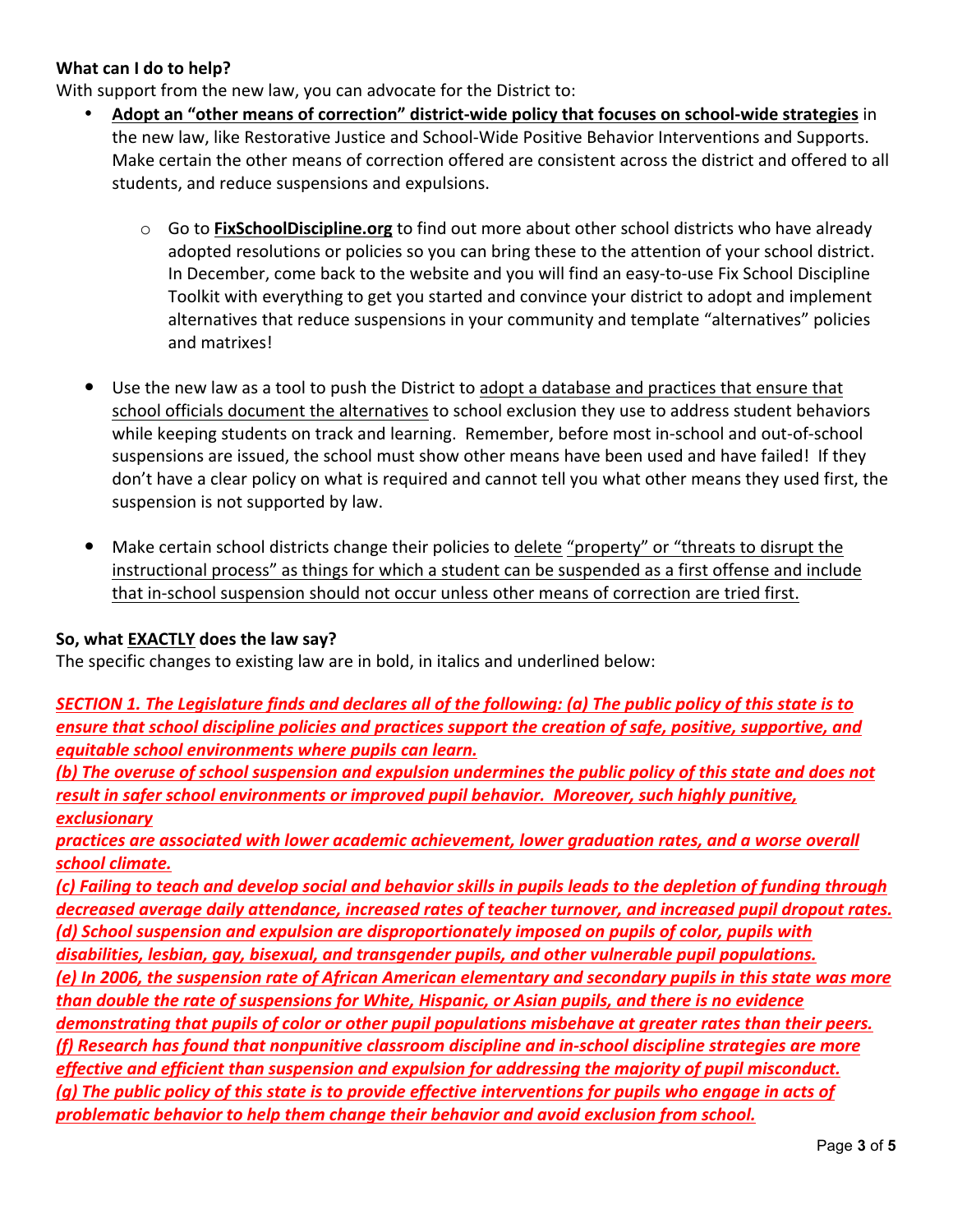*(h) The public policy of this state is to ensure that school discipline policies and practices are implemented and)enforced)evenhandedly)and)are)not)disproportionately)applied)to)any)class)or)group)of)pupils. (i) The intent of this act is to clarify existing law on school discipline and ensure the discretion of superintendents of schools and principals to implement school discipline policies and practices other than school)suspension)and)expulsion.*

**Education Code (EC)<sup>'</sup> 48900.** A pupil shall not be suspended from school or recommended for expulsion, unless the superintendent *of the school district* or the principal of the school in which the pupil is enrolled determines that the pupil has committed an act as defined pursuant to any of subdivisions (a) to (r), inclusive. .!.!

(g) Stolen *Stole* or attempted to steal school property or private property...

(o) Harassed, threatened, or intimidated a pupil who is a complaining witness or a witness in a school disciplinary proceeding for the purpose *purposes* of either preventing that pupil from being a witness or retaliating against that pupil for being a witness, or both...

(s) A pupil shall not be suspended or expelled for any of the acts enumerated in this section, unless that *the* act is related to *a* school activity or school attendance occurring within a school under the jurisdiction of the superintendent of the school district or principal or occurring within any other school district. A pupil may be suspended or expelled for acts that are enumerated in this section and related to **a** school activity or **school** attendance that occur at any time, including, but not limited to, any of the following:...

(v) A **For a pupil subject to discipline under this section, a** superintendent of the school district or principal may use his or her discretion to provide alternatives to suspension or expulsion, including, but not limited to, counseling and an anger management program, for a pupil subject to discipline under this section *that are age* appropriate and designed to address and correct the pupil's specific misbehavior as specified in Section *48900.5***.**

**EC ' 48900.5.** *(a)* Suspension, *including supervised suspension as described in Section 48911.1, shall be* imposed only when other means of correction fail to bring about proper conduct. **A school district may** document the other means of correction used and place that documentation in the pupil's record, which *may be accessed pursuant to Section 49069.* However, a pupil, including an individual with exceptional needs, as defined in Section 56026, may be suspended, *subject to Section 1415 of Title 20 of the United States Code*, for any of the reasons enumerated in Section 48900 upon a first offense, if the principal or superintendent of schools determines that the pupil violated subdivision (a), (b), (c), (d), or (e) of Section 48900 or that the pupil's presence causes a danger to persons or property or threatens to disrupt the instructional process. *(b)* Other means of correction include, but are not limited to, the following:

*(1) A conference between school personnel, the pupil's parent or guardian, and the pupil.* 

*(2))Referrals)to)the)school)counselor,)psychologist,)social)worker,)child)welfare)attendance personnel,)or) other)school)support)service)personnel)for)case)management)and)counseling.*

*(3))Study)teams,)guidance)teams,)resource)panel)teams,)or)other)intervention# related)teams)that)assess)the)* behavior, and develop and implement individualized plans to address the behavior in partnership with the *pupil)and)his)or)her)parents.*

*(4) Referral for a comprehensive psychosocial or* 

psychoeducational assessment, including for purposes of creating an individualized education program, or a *plan adopted pursuant to Section 504 of the federal Rehabilitation Act of 1973 (29 U.S.C. Sec. 794(a)). (5))Enrollment)in)a)program)for)teaching)prosocial)behavior)or anger)management.*

*(6) Participation in a restorative justice program.* 

*(7))A)positive)behavior)support)approach)with)tiered)interventions)that)occur)during)the)schoolday)on) campus.*